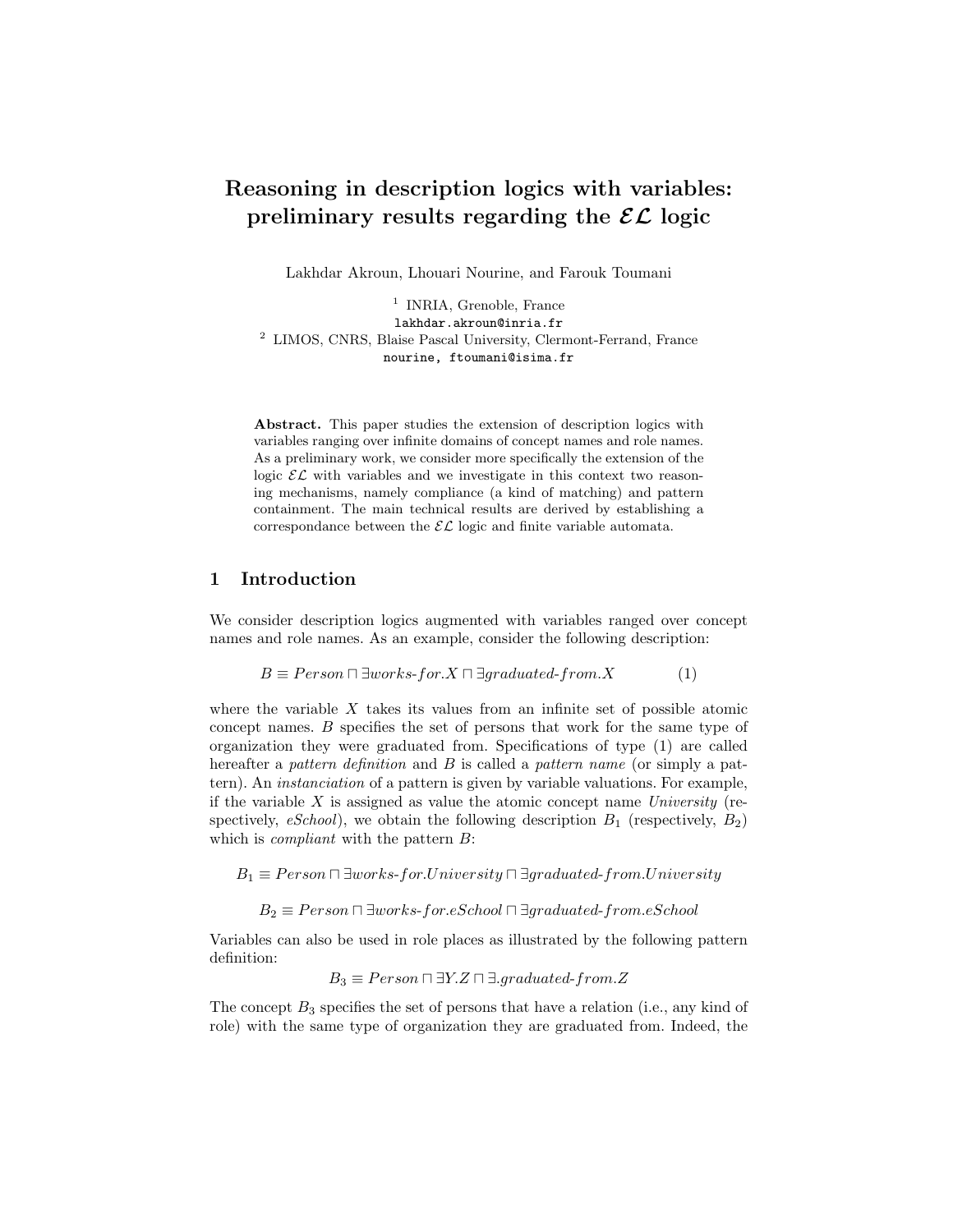concept  $B_1$  is compliant with  $B_3$  and it is also the case of the concept  $B_4$  defined as follows:

$$
B_4 \equiv Person \sqcap \exists evaluates.e School \sqcap \exists graduated\text{-}from.e School
$$

Our framework supports terminological cycles as illustrated below with the pattern  $B_5$  which specifies the persons that work for the same type of organization they are graduated from and have a relative who also work for the same type of organization she is graduated from.

 $B_5 \equiv Person \sqcap \exists works\text{-}for.X' \sqcap \exists graduate\text{-}from.X' \sqcap \exists has\text{-}relative.B_5$ 

For a description logic  $\mathcal{L}$ , we denote by  $\mathcal{L}_{\mathcal{V}}$  the obtained logic augmented with concept variables and role variables. We study the following reasoning mechanisms in this framework (formal definitions are given later in the paper):

- Compliance which asks whether a description E is *compliant* with a pattern C.
- Pattern containment which, given two pattern definitions  $C_1$  and  $C_2$ , asks whether every description E compliant with  $C_1$  is also compliant with  $C_2$ .

Indeed, the notion of a concept pattern (i.e., a concept description containing variables) is not new and has already been used, in particular, in the context of two non-standard reasonings, namely matching [1] and unification [2,4]. Given a concept pattern  $D$  and a concept description  $C$ , the matching problem asks whether there is a substitution  $\sigma$  of the variables by concept descriptions such that  $C \subseteq \sigma(D)$ . Unification is a generalization of matching. It takes as input concept patterns and asks whether there exist a substitution of the variables by concept descriptions that makes the concept patterns equivalent. Our definition of concept patterns deviate from the one used in the literature with respect to the following features: (i) our definition of concept patterns is more liberal in the sense that we allow concept variables as well as role variables while usually only concept variables are allowed in concept patterns, (ii) we support cyclic pattern definitions and, inspired from the guarded variable automata theory, we consider two different types of semantics of variables (i.e., refreshing and not refreshing semantics), and (iii) our interpretation of variables is however more restrictive in this paper since we consider only atomic variables (i.e., we assume that variables take their values from an infinite set of atomic concept names and role names). An extension of this framework to variables that stand for descriptions would be an interesting research direction. From the reasoning perspective, our notion of compliance coincides with matching however, up to our knowledge, the notion of pattern containment has never been investigated in the literature.

We expect the proposed framework to be useful in various applications. For example, concept patterns have already been proven to be beneficial in applications where a given user is interested 'to search the knowledge base for concepts having a certain not completely specified form' [6]. Targeting a similar purpose, we envision our framework to be useful as query language to: (i) formulate queries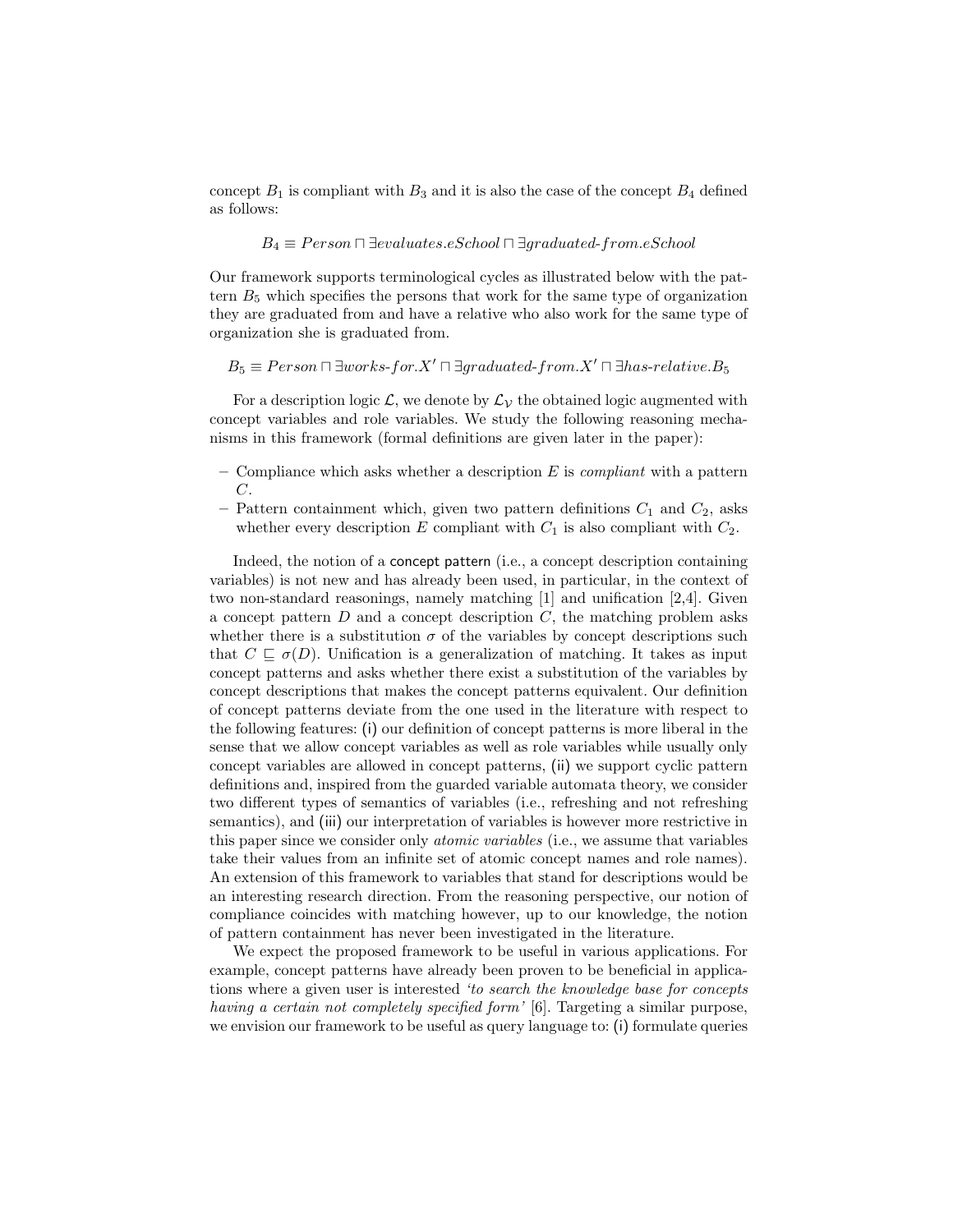over terminologies. For example, the concept  $B_3$  given above can be viewed as a query over a given terminology while the concepts  $B_1$  and  $B_2$  are examples of answers to such a query, or (ii) to formulate ontological queries (i.e., queries over an ontology) in the context of an Ontology Based Data Access (OBDA) approach [7]. The reasoning mechanisms studied in this paper can prove particularly relevant to handle query evaluation and optimisation in such contexts.

Organization of the paper. Section 2 presents some preliminary notions regarding state machines and guarded variable automata. Section 3 recalls some basic notions of the  $\mathcal{EL}$  description logic and describes the extension of this logic with variables, the obtained logic is called  $\mathcal{EL}_{\mathcal{V}}$ . Section 4 studies the compliance and the containment problems in the context of the  $\mathcal{EL}_\mathcal{V}$  logic. We conclude and draw future research directions in section 5. Proofs are omitted and are included in the extended version of this paper [13].

#### 2 Preliminaries

We first recall the notion of state machines [9] and simulation preorder between state machines. A State Machine  $M$  is a tuple  $\langle \Sigma_M, Q_M, F_M, Q_M^0, \delta_M \rangle$ , where:  $\Sigma_M$  is a finite alphabet,  $Q_M$  is a set of states with  $Q_M^0 \subseteq Q_M$  the set of initial states and  $F_M \subseteq Q_M$  the set of final states,  $\delta_M \subseteq Q_M \times \Sigma_M \times Q_M$  is a set of labeled transitions. If  $Q_M$  is finite then  $M$  is called a finite state machine. If  $q \in Q_M^0$  is an initial state of a machine M, we say that M is rooted at q.

Let  $M = \langle \Sigma_M, Q_M, F_M, Q_M^0, \delta_M \rangle$  and  $M' = \langle \Sigma_{M'}, Q_{M'}, F_{M'}, Q_{M'}^0, \delta_{M'} \rangle$ be two (eventually, infinite) state machines. A state  $q_1 \in Q_M$  is simulated by a state  $q'_1 \in Q_{M'}$ , noted  $q_1 \preceq q'_1$ , iff the following two conditions hold : (i)  $\forall a \in \Sigma_M$ and  $\forall q_2 \in Q_M$  such that  $(q_1, a, q_2) \in \delta_M$ , there exists  $(q'_1, a, q'_2) \in \delta_{M'}$  such that  $q_2 \preceq q_2'$ , and (ii) if  $q_1 \in F_M$ , then  $q_1' \in F_{M'}$ . M is simulated by M', noted  $M \preceq M'$ , iff  $\forall q_M \in Q_M^0, \exists q'_{M'} \in Q_{M'}^0$  s.t.  $q_M \preceq q_{M'}$ .

We briefly introduce now the notion of (Guarded) Variable Automata [5]. Let  $\mathcal X$  be a finite set of variables and  $\Sigma$  an infinite alphabet of letters. The set G of guards is inductively defined as follows:  $G := true \mid \alpha = \beta \mid \alpha \neq \beta \mid G \wedge G$ where  $\alpha, \beta \in \Sigma \cup \mathcal{X}$ . A GVA is a tuple  $A = (\Sigma, \mathcal{X}, Q, Q_0, \delta, F, \mu)$ , where  $\Sigma$  is an infinite set of letters,  $\mathcal X$  is a finite set of variables,  $Q$  is a finite set states,  $Q_0 \subseteq Q$  is a finite set of initial states,  $\delta: Q \times (\Sigma_A \cup \mathcal{X}) \times \mathcal{G} \to 2^Q$  is a transition function where  $\Sigma_A \subset \Sigma$  is a finite set of alphabet,  $F \subseteq Q$  is a finite set of final states and  $\mu : \mathcal{X} \to 2^Q$  is called the refreshing function.

In the sequel, we write  $(q, t, g, q')$  to denote a transition from q to  $q'$ , when  $q' \in \delta((q, t, g))$ . At every point in time, a run of a GVA A is determined by its instantaneous description (or simply, configuration). A configuration of a GVA A is given by a pair  $id = (q, \sigma)$  where  $q \in Q$  is a state in A and  $\sigma : \mathcal{X} \to \Sigma$  is a variable valuation. A valuation  $\sigma$  is extended to be the identity over the elements of  $\Sigma$ . The satisfaction of a guard g by a valuation  $\sigma$ , denoted  $\sigma_i \models g$ , is defined as usual. A run of A starts at an initial configuration  $id_0 = (q_0, \sigma_0)$ , with  $q_0 \in Q_0$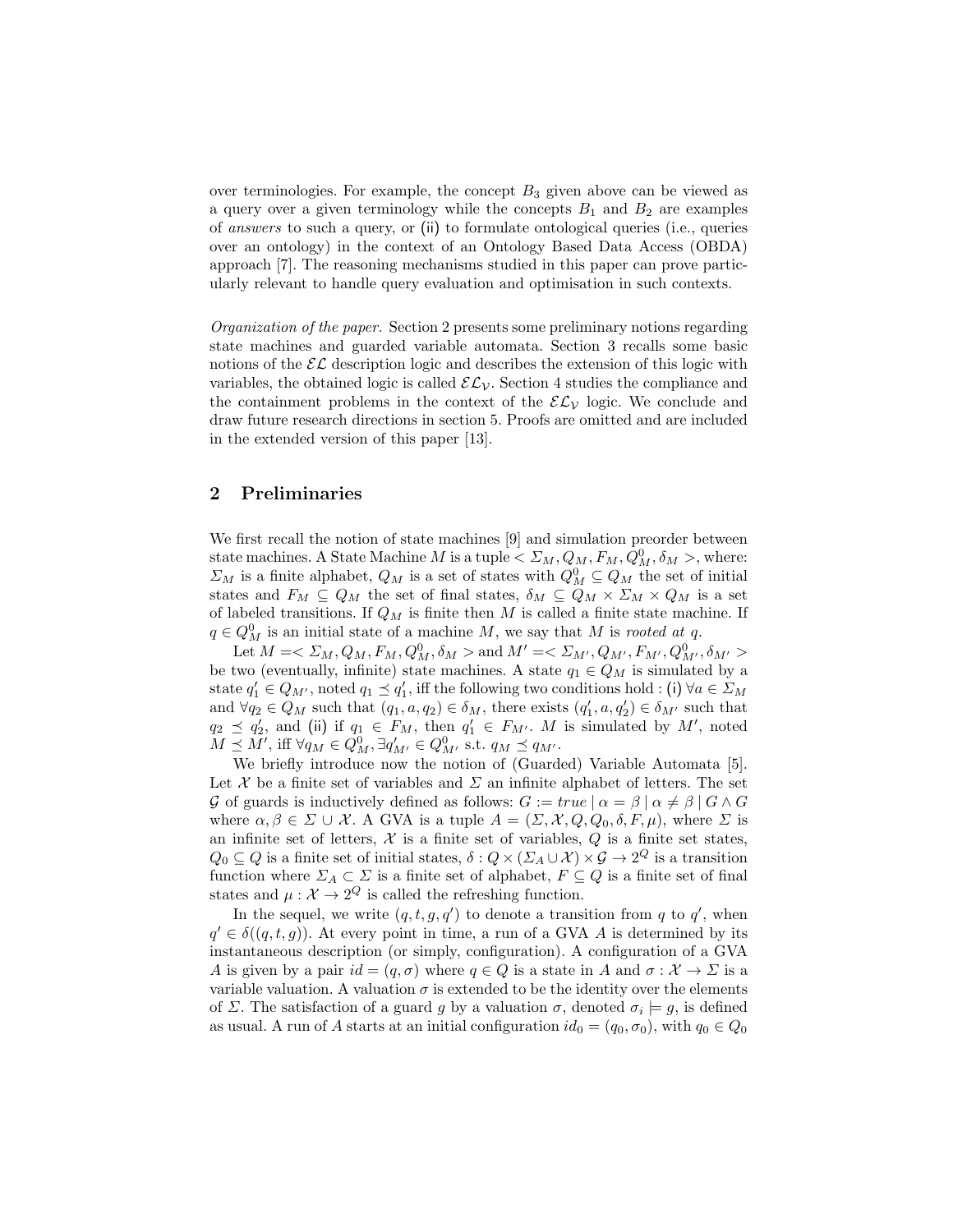an initial control state of A and  $\sigma_0$  an arbitrary valuation of the variables of  $\mathcal{X}^3$ . Then A moves from a configuration  $id_i = (q_i, \sigma_i)$  to a configuration  $id_j = (q_j, \sigma_j)$ over the letter  $\sigma_i(t)$  if there is a transition  $(q_i, t, g, q_j) \in \delta$  s.t.  $\sigma_i \models g$  and  $\sigma_i(x) = \sigma_j(x), \forall x \in \mathcal{X} \setminus \mu(q_j)$  (i.e.,  $\sigma_i$  and  $\sigma_j$  coincide on the values of the variables that are not refreshed at the state  $q_i$ ). Hence, given a GVA A, the runs of a A is captured by an infinite state machine called the extended machine of A and denoted  $E(A)$ . Roughly speaking,  $E(A)$  is made of all the configurations of A and all the transitions between these configurations. Simulation between two guarded automata A and B, noted  $A \preceq B$ , is defined as simulation between their associated state machines, i.e.,  $A \preceq B$  iff  $E(A) \preceq E(B)$ .

#### 3 Description logic with variables

Let  $N_A$  and  $N_B$  be respectively two disjoint and potentially infinite sets of atomic concept names and role names and let  $\mathcal L$  be a description logic. Let  $N_C$  be an infinite set of concept names including the atomic concept names (i.e.,  $N_A \subseteq$  $N_C$ ). Concept descriptions specified in the logic  $\mathcal L$  (or  $\mathcal L$ -descriptions) are built from concept names  $N_C$  and role names  $N_R$  using the constructors of  $\mathcal{L}$ . The semantics of L-descriptions is defined as usual. Let  $N_{C_{\tau}} \subset N_C$  and  $N_{R_{\tau}} \subset N_R$  be respectively two finite sets of concept names and role names. An  $\mathcal{L}$ -terminology  $\mathcal T$  over the set of concept names  $N_{C_{\mathcal T}}$  and the set of role names  $N_{R_{\mathcal T}}$  is a set of concept definitions of the form  $A \equiv D$ , where  $A \in N_{C_{\mathcal{T}}}$  is a concept name and D is an  $\mathcal{L}\text{-}\text{description.}$  Atomic concept names (i.e., elements of  $N_A$ ) are prohibited from appearing in a left-hand side of a definition while the the concept names occurring of  $N_{C_{\mathcal{T}}} \setminus N_A$ , called *defined concepts*, must appear at the left-hand side of a definition. We assume that a terminology does not contain multiple definitions and we allow cyclic definitions. In this paper, we study reasoning in the context of a gfp-semantics [3].

**Introducing variables.** Let  $N_A$ ,  $N_R$  and  $N_C$  defined as previously. For a description logic  $\mathcal{L}$ , we note by  $\mathcal{L}_{\mathcal{V}}$  the corresponding description logic augmented with variables. To define the logic  $\mathcal{L}_{\mathcal{V}}$ , we extend the sets of concept names and roles names with variables. Let  $N_{cv}$  and  $N_{rv}$  be respectively the sets of concept and role variables. The sets  $N_{cv}$ ,  $N_{rv}$  and  $N_R \cup N_C$  are pairwise disjoints. In the sequel, we use the letters  $X, Y, \ldots$  to denote variables. An  $\mathcal{L}_{\mathcal{V}}$ -terminology is defined over the set of concept terms  $N_{C_{\tau}} \subset N_C \cup N_{cv}$  and role terms  $N_{R_{\tau}} \subset$  $N_R \cup N_{rv}$ . Hence,  $\mathcal{L}_{\mathcal{V}}$ -patterns (or simply patterns), are built from concept terms  $N_{C_{\mathcal{T}}}$  and role terms  $N_{R_{\mathcal{T}}}$  using the L-constructors. Therefore, an  $\mathcal{L}_{\mathcal{V}}$ -terminology is a set of pattern definitions of the form  $C \equiv D$ , where  $C \in N_{C_{\mathcal{T}}} \setminus (N_A \cup N_{cv})$  is a concept name and D is an  $\mathcal{L}_{\mathcal{V}}$ -description. We allow indeed cyclic definitions in  $\mathcal{L}_{\mathcal{V}}$ -terminologies.

<sup>&</sup>lt;sup>3</sup> Note that we adopt a slight different vision of configurations than [5] who considers, for example, a unique initial configuration  $id_0 = (q_0, \emptyset)$ .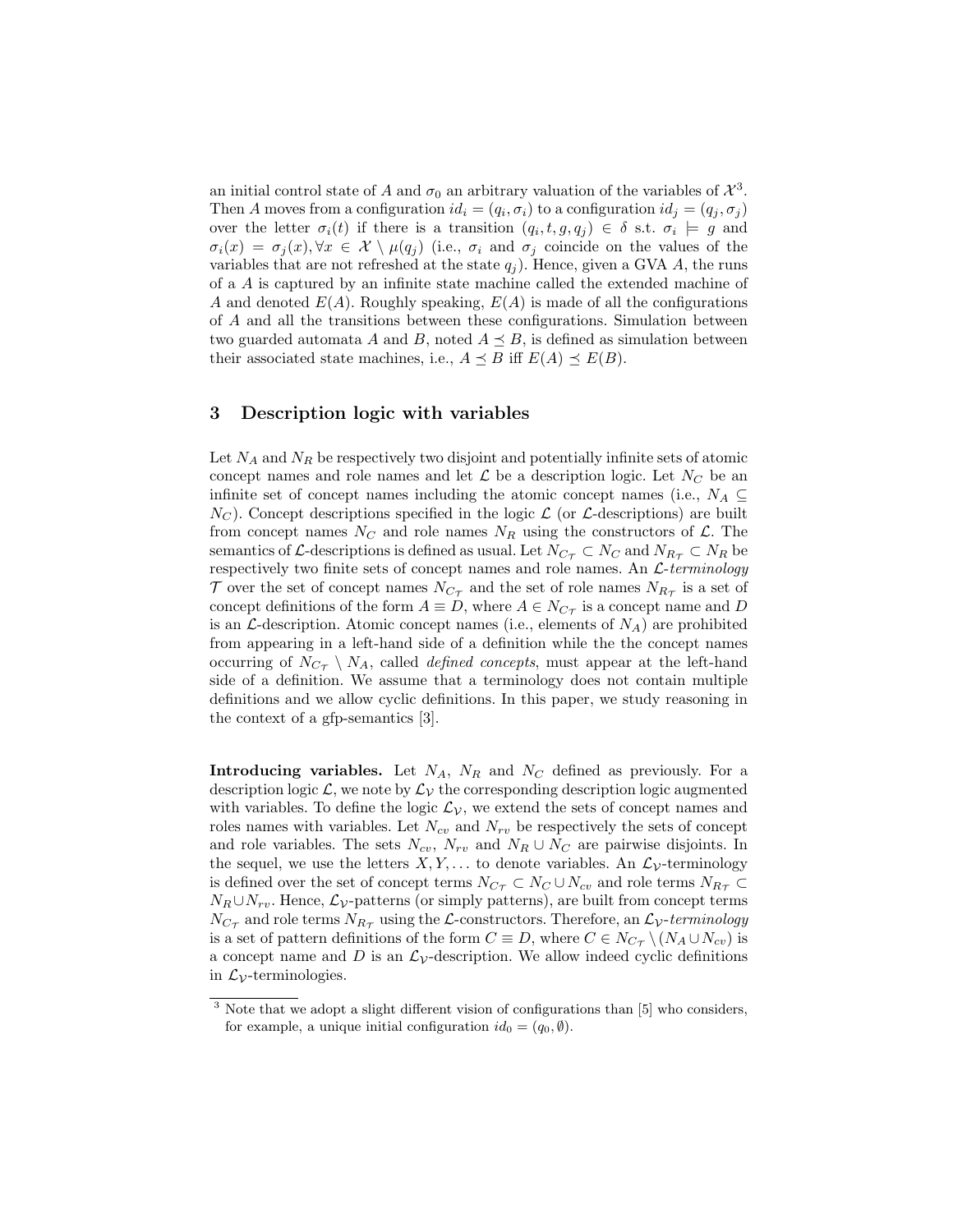Pattern valuation. Concept (respectively, role) variables take their values from the infinite set of atomic concept names (respectively, role names). This is captured by the notion of valuation. A variable valuation is a mapping  $\sigma$ :  $N_{cv} \cup N_{rv} \rightarrow N_A \cup N_R$  which maps concept variables into atomic concepts and role variables into role names. We denote by  $Val$  the infinite set of all such possible valuations. Valuations are straightforwardly extended to  $\mathcal{L}_{\mathcal{V}}$ -patterns by considering that a valuation is the identity on elements of  $N_C \cup N_R$ . Continuing with the example of section 1, and taking a valuation  $\sigma_1$  such that  $\sigma_1(X) = University$ ,  $\sigma_1(Y) = works$  for and  $\sigma_1(Z) = University$  we obtain  $\sigma_1(B) \equiv B_1$  and  $\sigma_1(B_3) \equiv B_1$ . If we consider now a valuation  $\sigma_2$  such that  $\sigma_2(X) = \sigma_2(Z) = eSchool$  and  $\sigma_2(Y) = evaluates$  we obtain  $\sigma_2(B) \equiv B_2$  and  $\sigma_2(B_3) \equiv B_4$ . Hence, for an  $\mathcal{L}_{\mathcal{V}}$ -pattern C,  $\sigma(C)$  is an  $\mathcal{L}$ -description. As a consequence, an  $\mathcal{L}_{V}$ -pattern C describes a (potentially infinite) set of  $\mathcal{L}$ -descriptions (corresponding to the potentially infinite number of possible valuations). We extend the notion of valuation to  $\mathcal{L}_{\mathcal{V}}$ -teminologies as follows: given an  $\mathcal{L}_{\mathcal{V}}$ terminology  $\mathcal T$  and a variable valuation  $\sigma$ , we denote by  $\sigma(\mathcal T)$  the terminology made of the definitions of the form  $A \equiv \sigma(D)$  such that  $A \equiv D$  is a pattern definition in T. Therefore, an  $\mathcal{L}_{\mathcal{V}}$ -terminology T specifies an (infinite) set of L-terminologies  $\sigma(\mathcal{T}), \forall \sigma \in \mathcal{V}al$ .

Variants of variable semantics. Several possibilities exist to define the semantics of variables depending on the restrictions imposed on variable valuations. We borrow the notion of *non-deterministic reassignment* of variables from variable automata semantics [10,8,5], to define in this paper two classes of variable semantics: refreshing vs. non refreshing variable semantics. The demarcation between these two kinds of semantics lies in the valuation of variables that appear in the scope of a terminological cycle. A non refreshing semantics requires to have a unique valuation of such variables while a refreshing semantics enables to assign different values to the same variable for each unfolding of a cycle. To make the meaning of each semantics clear, let us consider again the pattern  $B_5$  given at section 1. A one-step unfolding of  $B_5$  leads to the following pattern description:  $Person \Box \Box works-for.X' \Box graduated-from.X' \Box \exists has-relative.(Person \Box$  $\exists works-for.X'' \sqcap graduated-from.X'' \sqcap \exists has-relative.B_5$ ). A non-refreshing semantics allows only valuations  $\sigma$  that satisfy  $\sigma(X') = \sigma(X'')$  while a refreshing semantics permits to have different valuations for  $X'$  and  $X''$  (i.e., we may have  $\sigma(X') \neq \sigma(X'')$ ). Indeed, in a non-refreshing semantics, the same variable can be used for both  $X'$  and  $X''$  and hence the number of variables used in a (unfolded) definition is always finite. The case of refreshing semantics is different since in this case a cyclic pattern refers (implicitly) to an infinite number of variables. To keep the number of variables finite, we allow the possibility to refresh the values of a given variable during the unfolding of a given definition. For example, a valuation of the pattern  $B_5$  using the assignment  $\sigma_i$  leads to the definition:  $\sigma_i(B_5) \equiv$  $Person\Box \exists works\text{-}for.\sigma_i(X')\Box \mathit{graduated\text{-}}from.\sigma_i(X')\Box \exists has\text{-}relative.\sigma_{i+1}(B_5).$ 

Hence, the valuation of a  $\mathcal{L}_{\mathcal{V}}$ -pattern C is provided by a (potentially infinite) sequence of valuations  $\sigma_0, \ldots, \sigma_n$ , where  $\sigma_0$  is the initial valuation and where each valuation  $\sigma_{i+1}$  coincides with the valuation  $\sigma_i$  on the non refreshed variables (i.e.,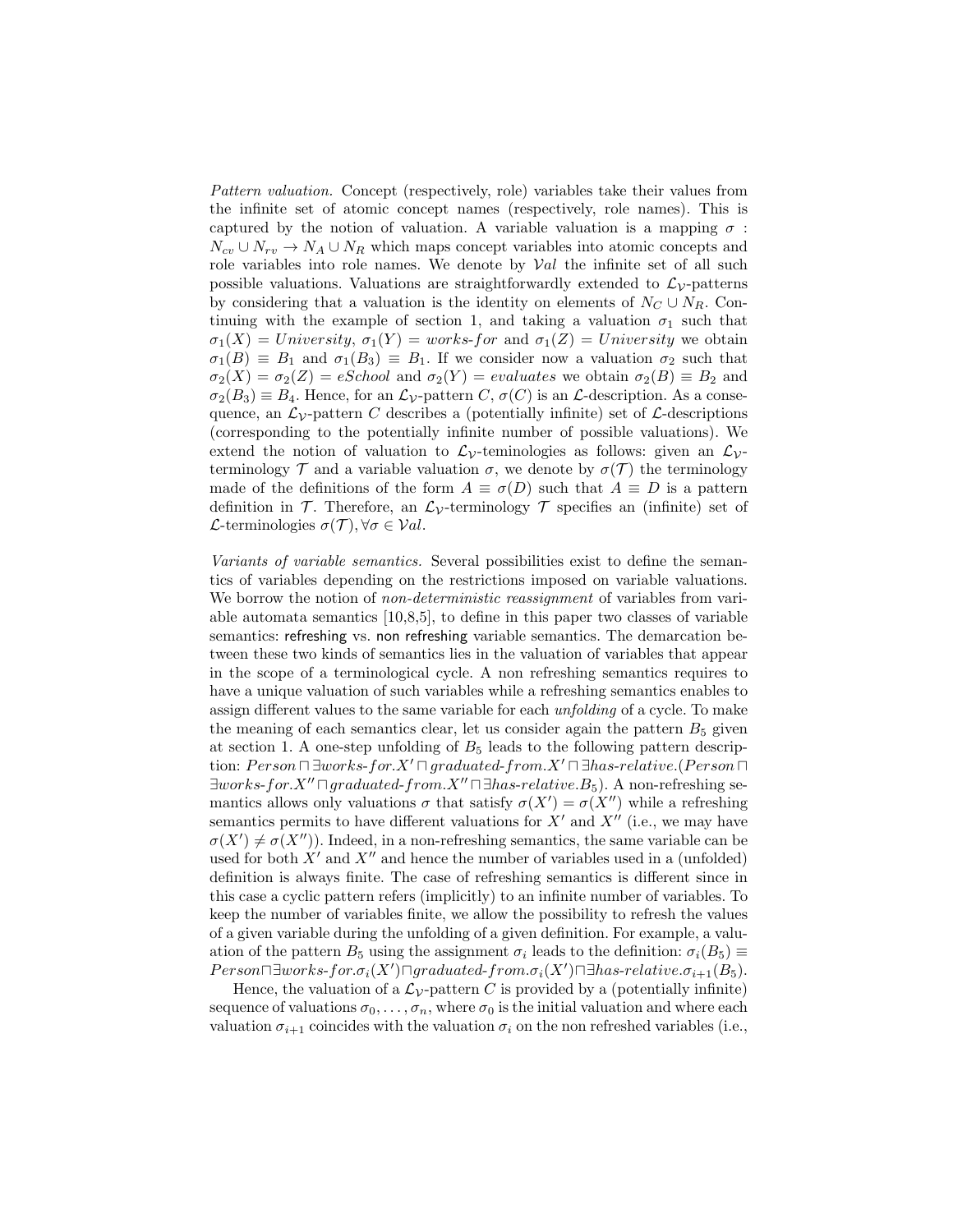$\sigma_i(X') = \sigma_{i+1}(X)'$  if X' is not refreshed) while  $\sigma_{i+1}$  assigns new values to the refreshed variables.

We use the following notation to distinguish between these two classes of semantics: r-semantics denotes refreshing variables semantics (valuations  $Val<sup>r</sup>$ ) while *nr*-semantics denotes non refreshing variables semantics (valuations  $Val^{nr}$ ). Let  $t \in \{r, nr\}$  and C be an  $\mathcal{L}_{\mathcal{V}}$ -pattern. We denote by  $\mathcal{D}^{t}(C)$ =  ${\{\sigma(C) | \forall \sigma \in \mathcal{V}al^t \}}$  the infinite set of *L*-descriptions obtained from the pattern C by the valuations of  $Val<sup>t</sup>$ .

Reasoning in description logics with variables. Let  $\mathcal T$  and  $\mathcal T'$  two  $\mathcal L_{\mathcal V}$ terminologies. We say that  $\mathcal T$  and  $\mathcal T'$  are *coherent* if  $N_{C_{\mathcal T}} \cap N_{C_{\mathcal T'}} = \emptyset$ .

Let  $t \in \{r, nr\}$ . Let C and D be two  $\mathcal{L}_{\mathcal{V}}$ -patterns of an  $\mathcal{L}_{\mathcal{V}}$ -terminology  $\mathcal{T}'$ and let E be an L-description of an L-termonilogy  $\mathcal{T}''$  coherent with  $\mathcal{T}'$ . Let  $\mathcal{T}$ =  $\mathcal{T}' \cup \mathcal{T}''$ . In this paper we are interested by the following reasonings.

- E is compliant with C w.r.t. a t-semantics, noted  $E \leq \frac{t}{\tau} C$ , iff there exists a valuation  $\sigma \in Val^t$  such that  $E \sqsubseteq_{\sigma(\mathcal{T})} \sigma(C)$  (i.e., E is subsumed by  $\sigma(C)$ ) w.r.t. the terminology  $\sigma(\mathcal{T})$ ).
- C is contained in D w.r.t. a t-semantics, noted  $C \ll_{\mathcal{T}}^t D$ , iff for every  $\mathcal{L}$ description E of an L-termonilogy  $\mathcal{T}''$ , we have  $E \leq \n\frac{t'}{\mathcal{T}} C$  implies  $E \leq \n\frac{t}{\mathcal{T}} D$ (i.e., every description  $E$  which is compliant with  $C$  w.r.t. a t-semantics is also compiant with  $D$  w.r.t. a t-semantics),

### 4 The case of the logic  $\mathcal{EL}_\mathcal{V}$

In this paper, we study reasoning in the context of a gfp-semantics while we believe that our framework can be extended to descriptive and lfp-semantics as well. We are interested by classes of description logics in which reasoning w.r.t. a gfp-semantics can be characterized using a finite state machine (e.g., automata or graphs  $([3,12])$ .

We provide below a characterization of compliance and pattern containment, w.r.t. a gfp-semantics, in  $\mathcal{EL}_\mathcal{V}$ . We explain briefly how to turn any  $\mathcal{EL}_\mathcal{V}$ -pattern definition C into a variable automata  $\mathcal{A}_{C}^{t}$ . To achieve this task, we adapt the  $\mathcal{EL}$ -normal form proposed in [3] to  $\mathcal{EL}_{\mathcal{V}}$ -patterns. Let  $\mathcal{T}$  be an  $\mathcal{EL}_{\mathcal{V}}$ -terminology. An  $\mathcal{EL}_\mathcal{V}\text{-pattern definition }C\equiv D\in\mathcal{T}$  is in a normal form if D is of the form

$$
D \equiv V_1 \sqcap \ldots \sqcap V_m \sqcap \exists W_1 \ldots \sqcap \exists W_n \ldots \sqcap \exists W_n \ldots
$$

for  $m, n \geq 0$  and each  $V_i$  is either an atomic concept name or a concept variable (i.e.,  $V_i \in N_A \cup N_{cv}$ , for  $i \in [1, m]$ ), and  $D_j$  is a defined concept name (i.e.,  $D_j \in N_{C_{\mathcal{T}}} \setminus (N_A \cup N_{cv}),$  for  $j \in [1, n]$  and each  $W_i$  is a role term (i.e.,  $R_i \in N_{R_{\mathcal{T}}}$  $(R_i)$ . A pattern terminology  $\mathcal T$  is said normalized if all the pattern definitions it contains are in a normal form. W.o.l.g., we assume that two pattern definitions in a normalized terminology use disjoint sets of variables. It is worth noting that, since concept variables do not range over defined concept names, the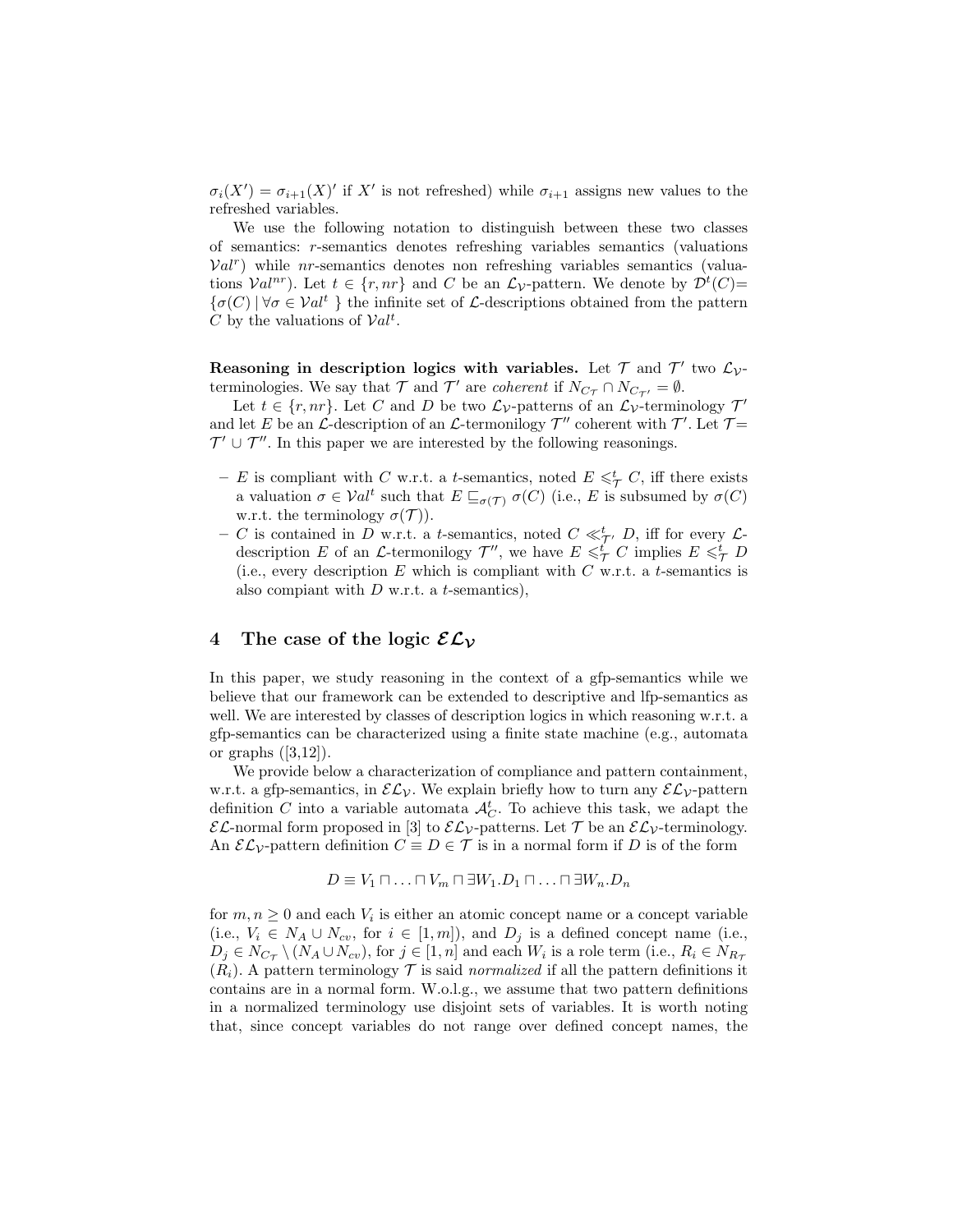normalization process proposed in [3] can be straightforwardly extended to our context to transform any  $\mathcal{EL}_{\mathcal{V}}$ -terminology into a normalized one. As an example, a normalized terminology containing the defined concepts of our running example is given below:

 $B \equiv Person \sqcap \exists works\text{-}for.D_1 \sqcap \exists graduated\text{-}from.D_1$  $B_1 \equiv Person \sqcap \exists works\text{-}for.D_2 \sqcap \exists graduate\text{-}from.D_2$  $B_2 \equiv Person \sqcap \exists works\text{-}for.eSchool \sqcap \exists graduate\text{-}from.eSchool$  $B_4 \equiv Person \sqcap \exists evaluates.D_3 \sqcap \exists graduated\text{-}from.D_3$  $B_5 \equiv Person \sqcap \exists works\text{-}for. D_4 \sqcap \exists graduate\text{-}from. D_4 \sqcap \exists has\text{-}relative. B_5$  $D_1 \equiv X$  $D_2 \equiv University$  $D_3 \equiv eSchool$  $D_4 \equiv X'$ 



Fig. 1. Mapping  $\mathcal{EL}_\mathcal{V}\text{-pattern definitions into variable automata.}$ 

Mapping  $\mathcal{EL}_\mathcal{V}\text{-patterns}$  into variable automata. Let  $\mathcal T$  be a normalized  $\mathcal{EL}_\mathcal{V}\text{-}$ terminology. We explain below how to map defined concepts and patterns of  $\mathcal T$ into variable automata. Let  $Q_{\mathcal{T}} = N_{C_{\mathcal{T}}} \setminus (N_A \cup N_{cv})$  be a set of states made of the defined concepts of T. Each concept definition or  $\mathcal{EL}_\mathcal{V}\text{-pattern }C \equiv V_1 \sqcap$  $\ldots \sqcap V_m \sqcap \exists W_1 \ldots \sqcap \exists W_n \ldots D_n$  of  $\mathcal T$  is turned into a variable automaton  $A_C^t = (\Sigma_C, \mathcal{X}_C, Q_C, Q_0, \delta, F, \mu)$  defined as follows:

- the alphabet  $\Sigma_C$  ⊆  $N_A$  ∪  $N_R$  ∪ { $Top$ }, is made of a subset of atomic concept names, role names and the  $Top$  concept,
- the set of variables  $\mathcal{X}_C$  ⊆  $N_{cv} \cup N_{rv}$ , is made of a subset of concept and role variables,
- the set of states  $Q_C ⊆ Q_{\mathcal{T}} ∪ \{C, S_f\}$ , is made of the states of  $Q_{\mathcal{T}}$  reacheable from the state  $C$ ,
- $Q_0 = \{C\}$  is the set of initial states of the automaton and  $F = \{S_f\}$  is its set of final states,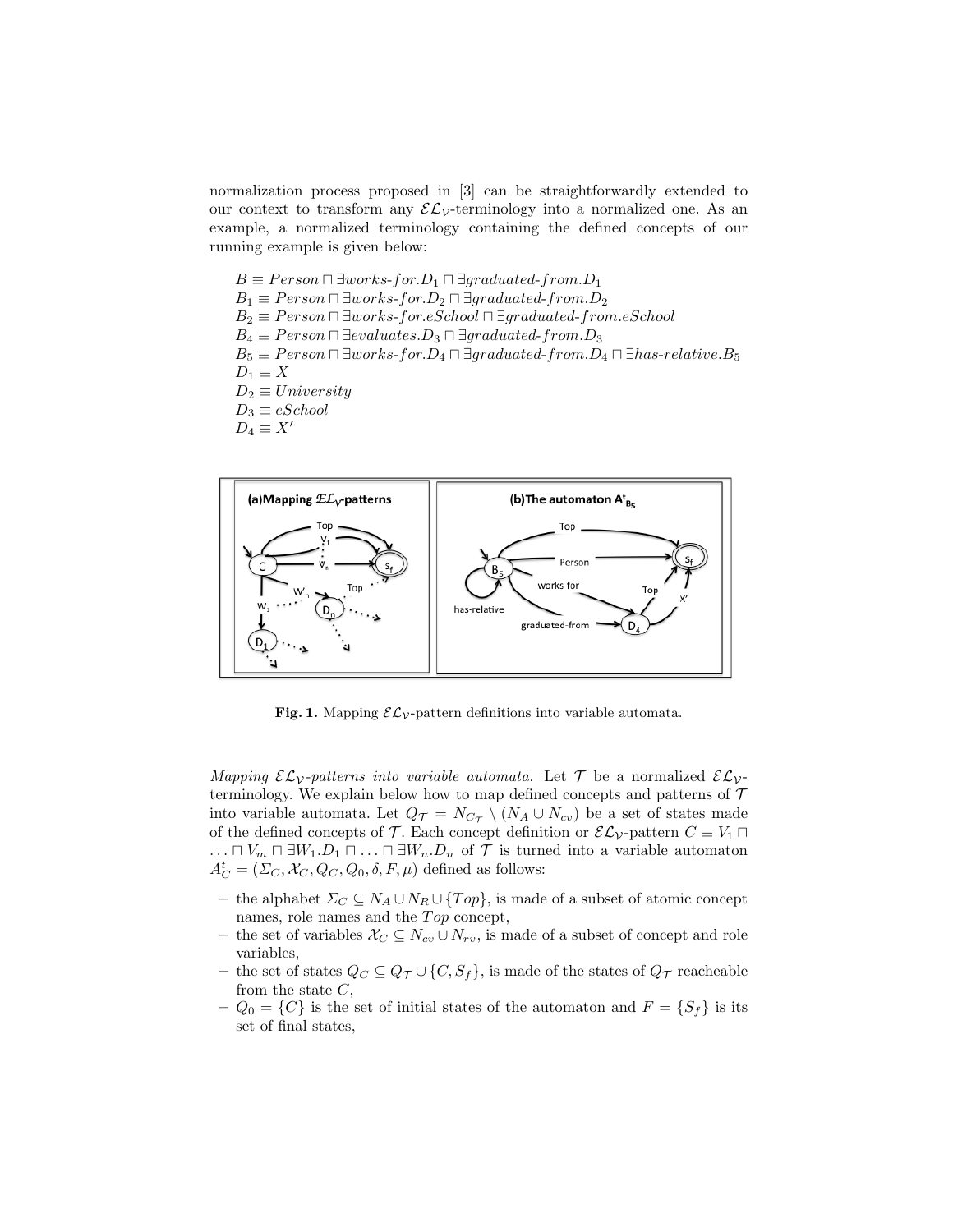- the transitions are unguarded (i.e.,  $\mathcal{G} = \emptyset$ ). The transition function  $\delta$  is defined as follows:
	- $(q, Top, true, S_f) \in \delta, \forall q \in Q_C$ , i.e., there is an edge labeled Top from every node q in  $Q_C$  to the final state  $S_f$ ,
	- $(C, V_i, true, S_f) \in \delta, \forall i \in [1, m], \text{ i.e., each term } V_i \text{ is turned into an edge,}$ labeled  $V_i$ , from the node C to the final state  $S_f$ .
	- $(C, W_i, true, D_i) \in \delta, \forall i \in [1, n], \text{ i.e., each term } \exists W_i D_i \text{ is turned into }$ an edge, labeled  $W_i$ , from the node C to the node  $D_i$ .
- the refreshing function  $\mu$  is defined as follows:
	- if  $t = r$  then  $\mu(x) = Q_C, \forall x \in \mathcal{X}$
	- if  $t = nr$  then  $\mu(x) = \emptyset, \forall x \in \mathcal{X}$

The proposed mapping of a pattern  $C \equiv V_1 \sqcap \ldots \sqcap V_m \sqcap \exists W_1 \ldots \sqcap \exists W_n \ldots \sqcap \exists W_n \ldots$ into an automaton  $A_C^t = (\Sigma_C, \mathcal{X}_C, Q_C, Q_0, \delta, F, \mu)$  is depicted at figure 1(a) while the figure 1(b) shows the variable automaton  $A_{B_5}^t$  corresponding to the pattern  $B_5$  of section 1. Figure 2(a) shows  $E(A_{B_5}^r)$ , the extended automaton of  $A_{B_5}^r$ , for the case of a variable refreshing semantics (i.e.  $t = r$ ). Note that,



**Fig. 2.** The extended automaton  $E(A_{B_5}^t)$ .

this machine includes an infinite set of initial states (i.e., the configurations  $(B_5, \sigma_i)$ ,  $\forall \sigma_i \in Val^r$ ). In the case of a refreshing semantics, the cyclic role hasrelative relates a given state  $(B_5, \sigma_i)$  to all the other possible states  $(B_5, \sigma_i)$ ,  $\forall \sigma_j \in Val^r$ , thereby making each machine rooted at an initial configuration  $(B_5, \sigma_i)$  an infinite state machine. In the case of a non-refreshing semantics (i.e.  $t = nr$ ,  $E(A_{B_5}^{nr})$  is made of an infinite set of, pairwise disconnected, finite state machines rooted at  $(B_5, \sigma_i)$ ,  $\forall \sigma_i \in Val^{nr}$  (c.f., figure 2(b)). The following lemma establishes a connection between subsumption in  $\mathcal{EL}_\mathcal{V}$  and simulation between instances of variable automata.

**Lemma 1.** Let  $t \in \{r, nr\}$  and let C and D be two  $\mathcal{EL}_\mathcal{V}$ -patterns in a  $\mathcal{EL}_\mathcal{V}$ terminology  $\mathcal{T}$ . Let  $\sigma \subseteq \mathcal{V}at^t$ , then  $\sigma(C) \sqsubseteq_{\sigma(\mathcal{T})} \sigma(D)$  iff  $\sigma(A_D^t) \preceq \sigma(A_C^t)$ .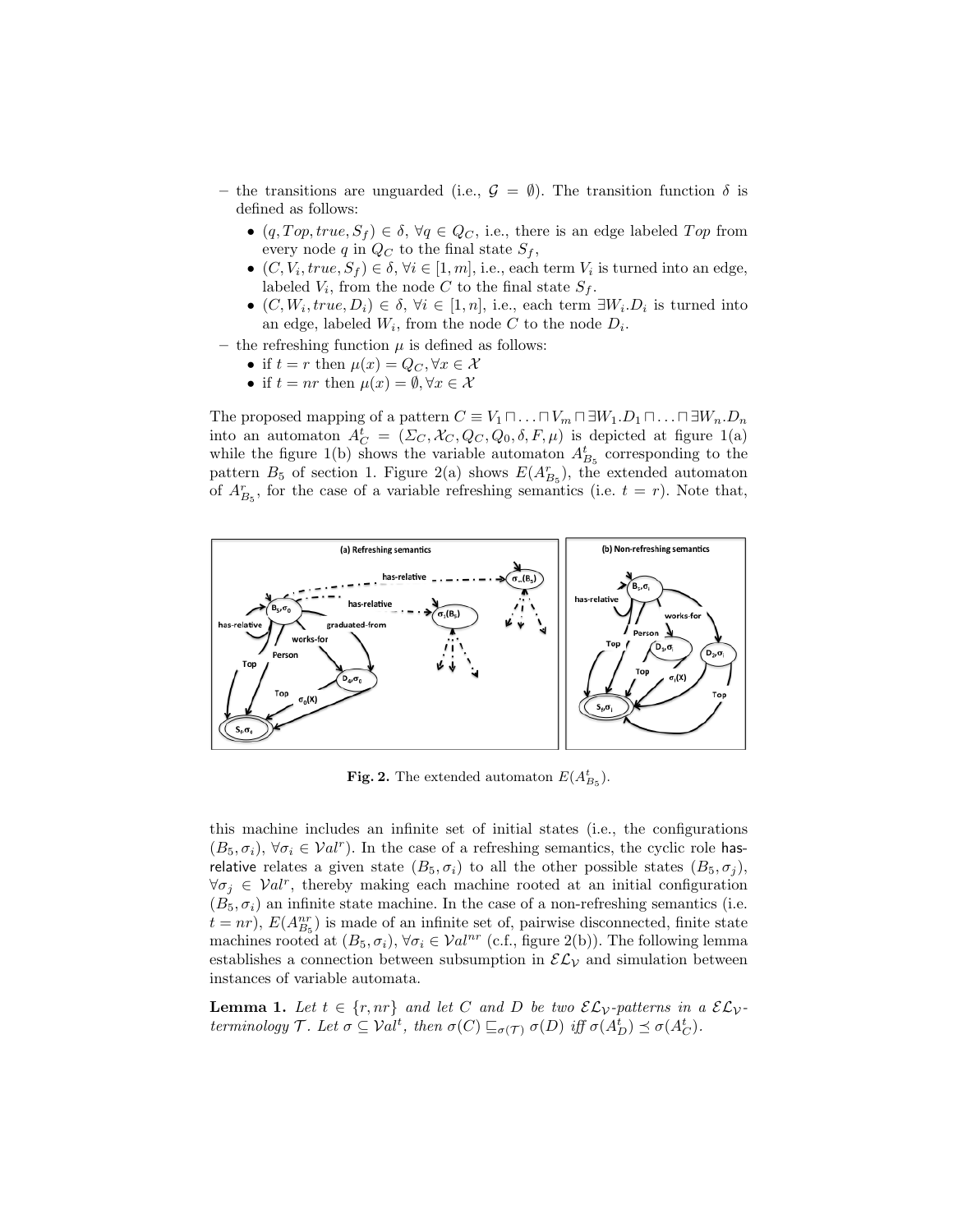Let  $\mathcal T$  be an  $\mathcal E\mathcal L$ -terminology  $\mathcal T$ . This lemma is derived from the observation that the set of all the automata  $E(A_C^t)$ , of the patterns C of T, corresponds to a slight modification of the notion of  $\mathcal{EL}$ -description graph [3] of the  $\mathcal{EL}$ terminology  $\sigma(\mathcal{T})$ , where: (i) a set of final states  $(S_f, \sigma)$  with  $\sigma \in \mathcal{V}al^t$ , marked as a final states, is added to the graph, and  $(ii)$  the atomic concepts are turned into edges from the nodes representing defined concepts to the final states  $(S_f, \sigma)$ . It is clear that such a transformation of a description graph of a terminology  $\mathcal T$ preserves the simulation relation between the nodes of the initial graph. Hence, the characterization of subsumption w.r.t. gfp-semantics using the simulation relation is still valid in our context.

Therefore reasoning over  $C$  can be reduced to reasoning over the corresponding variable automata  $A_C^t$ . However, despite the correspondance established by lemma 1, reduction of compliance and containment to simulation between variable automata is not straightforward and requires additional transformations. Consider for example the following pattern definitions in a terminology  $\mathcal{T} = \{E \equiv \exists r_1 \ldotp D_3, A \equiv \exists X \ldotp D_1 \sqcap \exists Y \ldotp D_2, D_i \equiv Top, \text{ for } i \in \{1, 2, 3\}\}.$  The corresponding automata  $A_E^t$  and  $A_A^t$  are depicted at figure 3(a). It is easy to check that E is compliant with A w.r.t. any t-semantics. Indeed, for any valuation  $\sigma$ which satisfy  $\sigma(X) = \sigma(Y) = r_1$ , we have  $\sigma(A_A^t) \preceq A_E^t$  and hence  $E \sqsubseteq_{\sigma(\mathcal{T})} \sigma(A)$ (which implies that E is compliant with A). However, we have clearly  $A_A^{\dagger} \nleq A_E^{\dagger}$ . As a witness of non simulation take any valuation  $\sigma'$  which satisfy  $\sigma'(X) \neq r_1$ or  $\sigma'(Y) \neq r_1$ , and in this case we have  $A^t_{\sigma'(A)} \not\preceq A^t_{\sigma'(E)}$  (which implies that  $A_A^t \npreceq A_E^t$ ). Despite this fact, it is still possible to reduce compliance to simulation after a transformation of the automata  $A_A^t$  and  $A_E^t$  into two new automata, denoted  $\bar{A}^t_A$  and  $\bar{A}^t_E$  (c.f., figure 3(b)). The main intuition underlying the proposed transformation is to construct new automata that satisfy the following property:  $\bar{A}^t_A \preceq \bar{A}^t_E$  iff  $\exists \sigma \in \mathcal{V}al^t$  s.t.  $\sigma(A^t_A) \preceq A^t_E$ . In the similar way, additional transformations are needed to reduce containment to simulation as stated in the following theorem.



Fig. 3. Reducing compliance to simulation.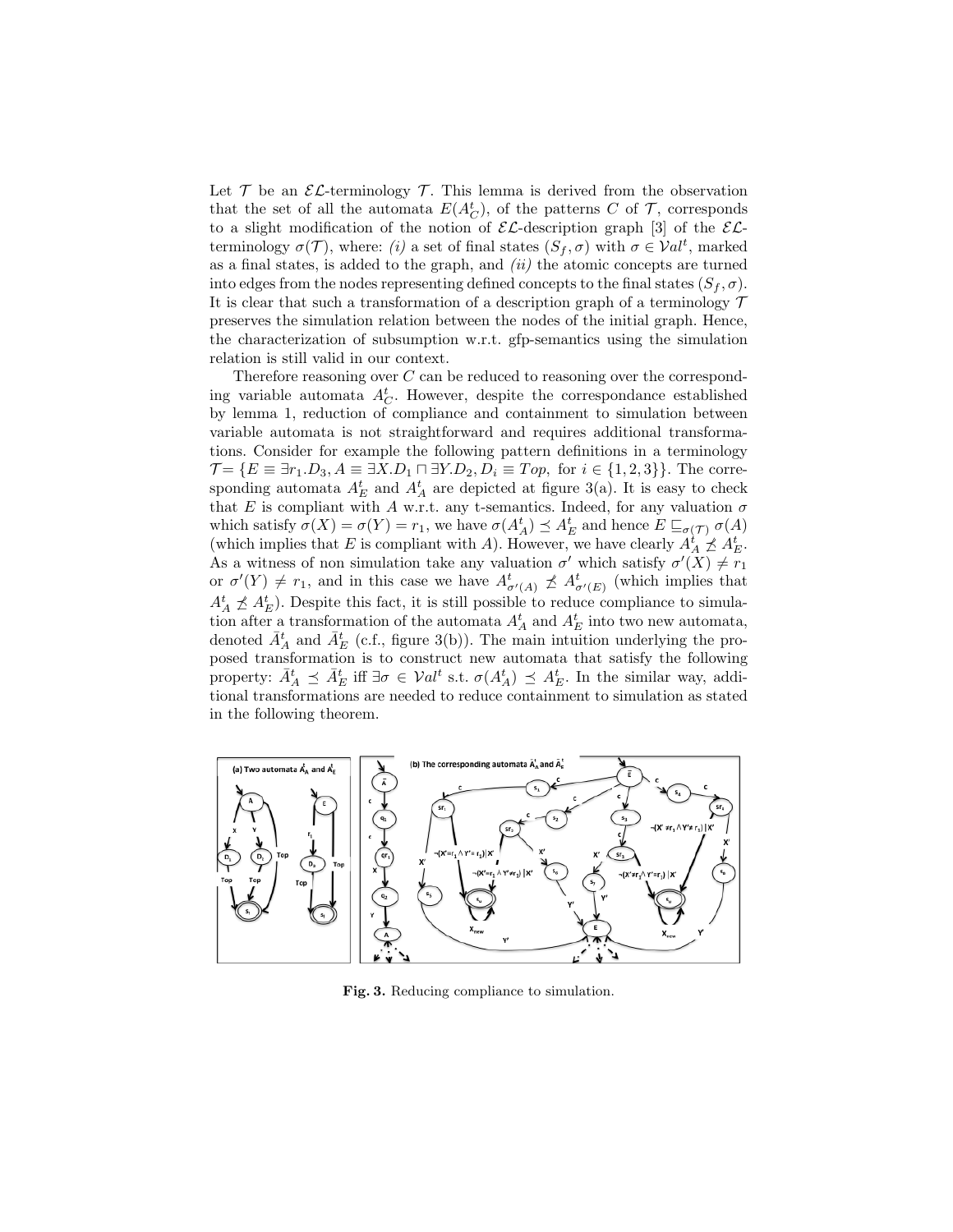**Theorem 1.** Let  $\mathcal{T}'$  be an  $\mathcal{EL}_{\mathcal{V}}$ -terminology and C and D two  $\mathcal{EL}_{\mathcal{V}}$ -patterns in  $\mathcal T$  and let E be a definition in and  $\mathcal E \mathcal L$ -terminology  $\mathcal T''$  coherent with  $\mathcal T'$ . Let  $\mathcal{T}=\mathcal{T}'\cup\mathcal{T}''$ . Then there exists guarded variable automata  $\hat{A}^t_C,\tilde{A}^t_D,\bar{A}^t_E$  and  $\bar{A}^t_C$ such that:

(i)  $E \leq^t_\mathcal{T} C$  iff  $\bar{A}_C^t \preceq \bar{A}_E^t$ , and (ii)  $C \ll_{\mathcal{T}}^t D$  iff  $\tilde{A}_{D}^t \preceq \tilde{A}_{C}^t$ .

The proof of this theorem is given in the extended version of this paper [13]. We explain below the case (i) (compliance).  $E \leq^t_{\mathcal{T}} C$  iff  $\bar{A}_{C}^t \preceq \bar{A}_{E}^t$ . Figure 3(b) illustrates the construction of the automata  $\bar{A}^{t'}_A$  and  $\bar{A}^{t'}_E$  corresponding to the automata of  $A_A^t$  and  $A_E^t$  of figure 3(b). The main idea is to prefix the automata  $A_A^t$  and  $A_E^t$  with a set of transitions that enable to ensure that:  $\bar{A}_A^t \preceq$  $\bar{A}_E^t$  iff  $\exists \sigma \in \mathcal{V}al^t$  s.t.  $\sigma(A_A^t) \preceq A_E^t$ . The new  $sr_i$  and  $qr_i$  states correspond to states where all the variables are refreshed. Simulation can be viewed as a game between a player  $P_E$ , which moves in the automaton  $\bar{A}_E^t$  with an assigned goal to prove simulation, and a player  $P_A$ , which moves in the automaton  $\bar{A}_A^t$  with an assigned goal to prove that there is no simulation. The rational behind the proposed construction is to enable  $P_E$  to force a choice of a valuation  $\sigma_t$  that satisfy simulation if such a valuation exists. This is achieved by the two first transitions labeled with the constant symbol c. At the beginning of the game,  $P_A$  choose an arbitrary valuation  $\sigma_0$  and moves from the state  $\overline{A}$  to  $q_1$ . The player  $P_E$  have a choice between several transitions c, that goes in the example from state E to one of the states  $s_1, \ldots, s_4$ . By this deterministic choice,  $P_E$ have the possibility to choose between several classes of valuations, each class being defined w.r.t. to the relation of the variables of the automata  $A_A^t$  with the constants that appear in  $A_E^t$ . Once such a choice is performed, the player  $P_A$  moves upon the constant c to the state  $q\overline{r}_1$  where he has the possibility to refresh the variables in order to comply with the class of valuation selected by  $P_E$ . The rest of the prefix construction enables the player  $P_E$  to synchronize his own variables with the variables of  $P_A$  in order to be aware of the valuation chosen by  $P_A$ . These variables are then used in the guards that enable  $P_E$  to enter a 'universal' final state  $s_u$  in the cases where the player  $P_A$  cheats (i.e., at the state  $qr_1$ , the player  $P_A$  picks a valuation that do not belong to the class selected by  $P_E$ ). Hence,  $\bar{A}^t_A \preceq \bar{A}^t_E$  iff there is a valuation  $\sigma_t$  (that belongs to the class of valuations picked by  $P_E$ ) such that  $\sigma_t(A_A^t) \preceq A_E^t$ .

Based on the previous theorem, we can provide the following result w.r.t. the considered reasoning in  $\mathcal{EL}_\mathcal{V}$ .

**Theorem 2.** Let  $t \in \{r, nr\}$ . Then:

- (i) Compliance in  $\mathcal{EL}_\mathcal{V}$  w.r.t. a t-semantics is NP-complete,
- (ii) Pattern containment in  $\mathcal{EL}_\mathcal{V}$  w.r.t.a t-semantics is in 2-EXPTIME.

Consider first the case (i). We recall that,  $E$  is compliant with  $C$  w.r.t. a t-semantics, noted  $E \leq \tau$  C, iff there exists a valuation  $\sigma \in \mathcal{V}at^t$  such that  $E \sqsubseteq_{\sigma(\mathcal{T})} \sigma(C)$ . We know from our construction that  $E \leq \tau C$  is equivalent to:  $\exists \sigma \text{ s.t } \sigma(A_C^t) \preceq A_E^t.$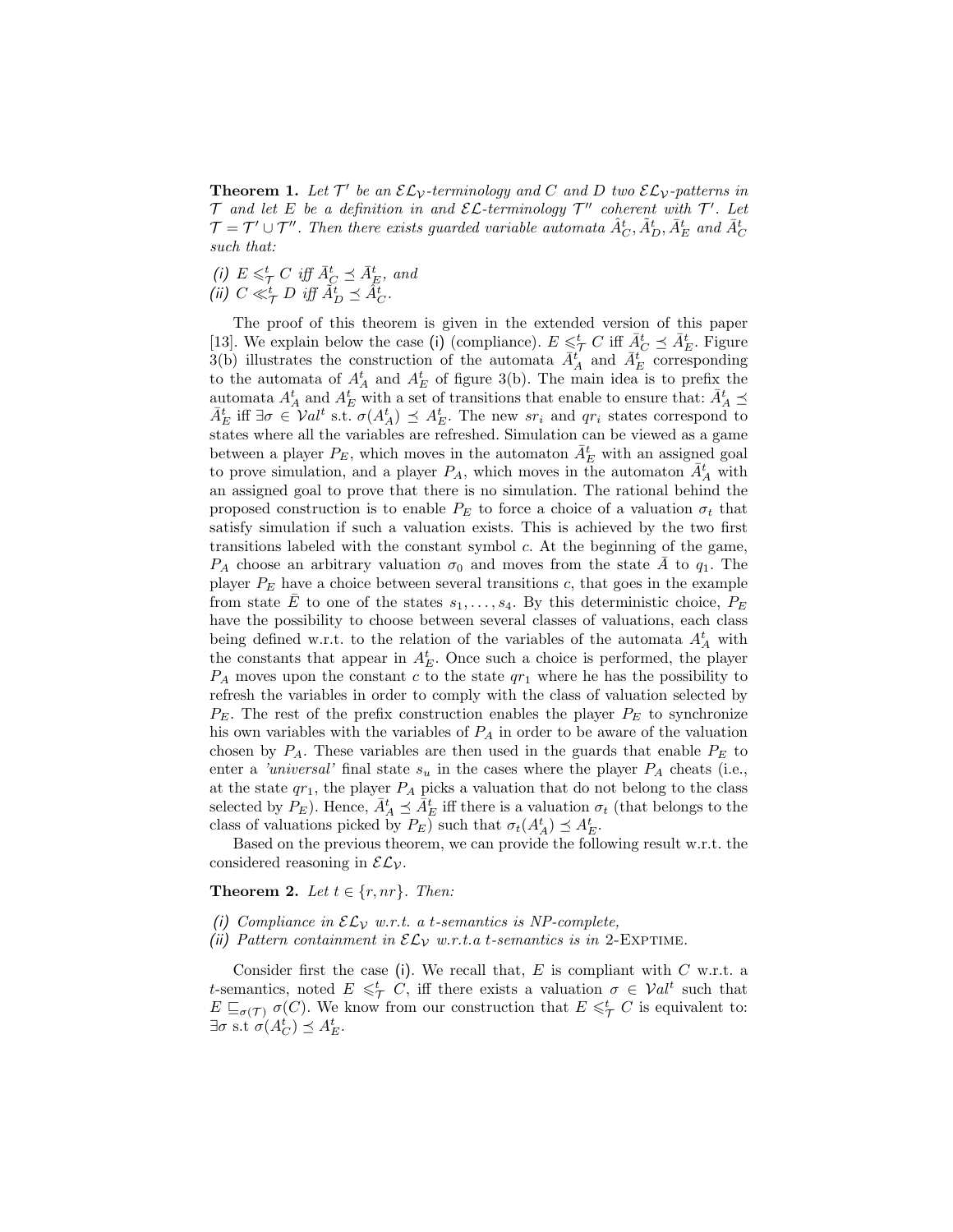The Compliance problem is in NP: given an oracle which guess a valuation  $\sigma$ , then it is possible to check in polynomial time if  $\sigma(A_C^t) \preceq A_E^t$ .

The NP-hardness is proved by a reduction from graph 3-colorability problem [11]. Let  $G = (V, E)$  be a graph. G is 3-colorable if it is possible to assign to each node in  $V$  one of the three colors in such a way that every two nodes connected by an edge have different colors. Starting from G and the three colors  ${r, g, b}$ , we construct a *compliance* problem such that the graph G is 3-colorable iff  $E_{color} \leq^t_{\mathcal{T}} C_G$ . Where  $E_{color}$  is a definition in  $\mathcal{T}'$  and  $C_G$  a  $\mathcal{EL}_{\mathcal{V}}$ -pattern definition in  $\mathcal{T}''$  and  $\mathcal{T} = \mathcal{T}' \cup \mathcal{T}''$ .

Construction of the terminology  $\mathcal{T}'$ . For each color  $c \in \{b, r, g\}$ , we include in  $\mathcal{T}'$  a concept definition  $E_c$  as follows:

 $- E_b \equiv \exists b.E_{Top}$  $− E_r ≡ ∃r.E<sub>Top</sub>$ – E<sup>g</sup> ≡ ∃g.ET op  $− E_{Top} \equiv Top$ 

In addition,  $\mathcal{T}'$  contains the definition  $E_{color} \equiv \exists r.E_b \sqcap \exists g.E_b \sqcap \exists r.E_g \sqcap \exists b.E_g \sqcap$  $\exists b.E_r \sqcap \exists g.E_r.$ 

Construction of the  $\mathcal{EL}_\mathcal{V}$ -terminology  $\mathcal{T}''$ . Given a graph  $G = (V, E)$  with  $V =$  ${n_1, \ldots, n_m}$ , we include in  $\mathcal{T}''$  the following set of  $\mathcal{EL}_\mathcal{V}$ -patterns:

- 
$$
\{N_i \equiv \exists X_i.N_{Top} \mid for \ i \in [1, m]\}
$$
 and  
-  $N_{Top} \equiv Top$ 

In addition,  $\mathcal{T}''$  includes the pattern:  $C_G \equiv \Box$  $(n_i, n_j) \in E$  $\exists X_i.N_j.$ 

Let  $\mathcal{T} = \mathcal{T}' \cup \mathcal{T}''$ . It is then easy to check that G is 3-colorable iff  $E_{color} \leq \frac{t}{\mathcal{T}}$  $C_G$ .

Complexity of pattern containment (case (ii)) is obtained from theorem 1 which reduces an  $\mathcal{EL}_{\mathcal{V}}$ -pattern containment test  $C \ll_{\mathcal{T}}^t D$  into a simulation test  $\tilde{A}_{D}^{t} \preceq \hat{A}_{C}^{t}$  between two GVA. The automaton  $\hat{A}_{C}^{t}$  is exponential in the size of  $C$  and  $D$ . Hence, knowing from [5] that simulation is in EXPTIME, we obtain an immediate 2-EXPTIME upper bound for the  $\mathcal{EL}_\mathcal{V}$ -pattern containment problem.

#### 5 Conclusion

This paper addresses the problems of pattern compliance and containment for description logics with variables. It considers a framework that cater for cyclic terminologies and defines two semantics of variables which differ w.r.t. to the possibility or not to refresh the variables. The paper provides preliminary results regarding the description logic  $\mathcal{EL}_\mathcal{V}$ , obtained from an extension of  $\mathcal{EL}$  with variables. Future research work will be devoted to the extension of the approach to more expressive logics.